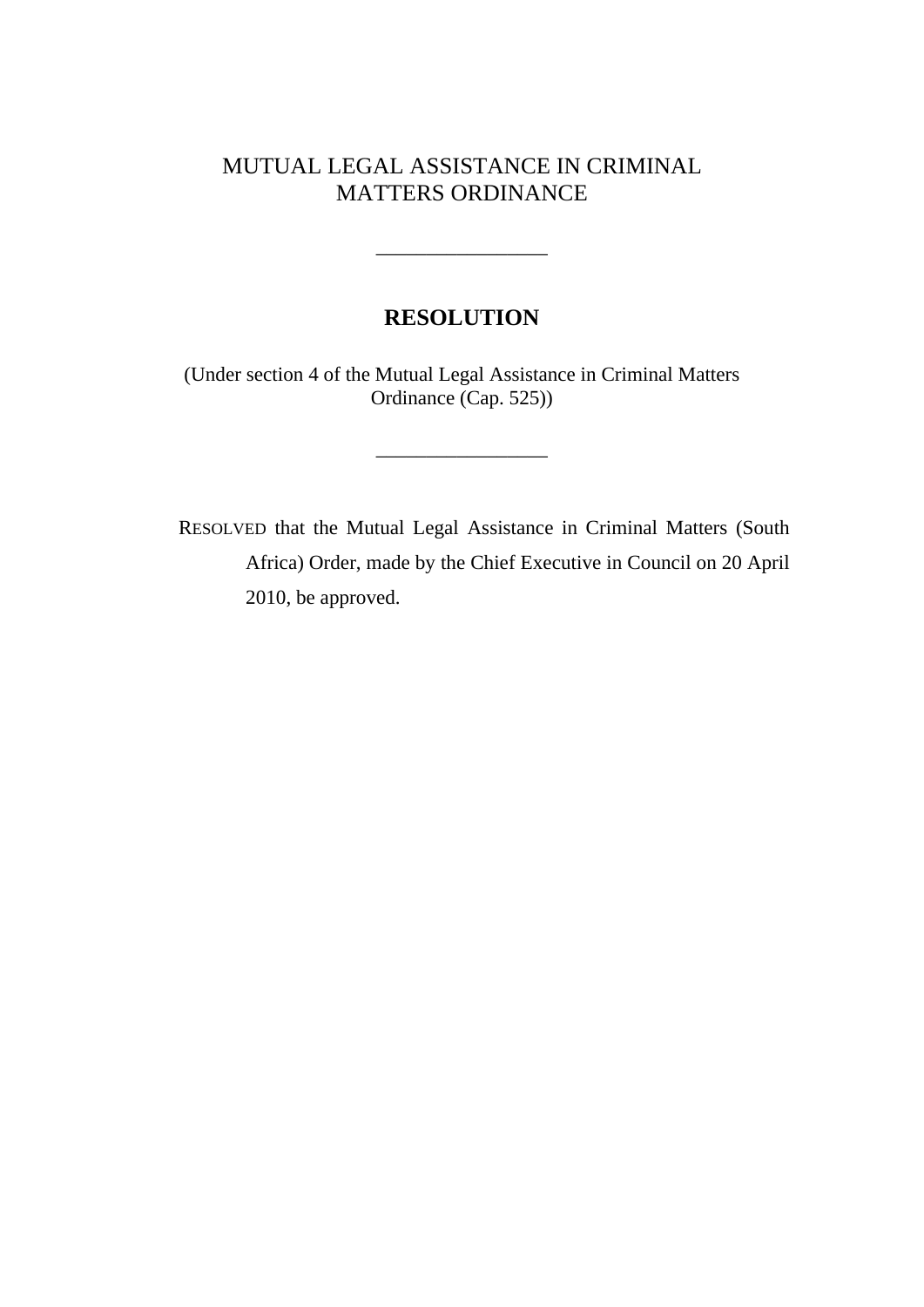# **MUTUAL LEGAL ASSISTANCE IN CRIMINAL MATTERS (SOUTH AFRICA) ORDER**

(Made by the Chief Executive in Council under section 4 of the Mutual Legal Assistance in Criminal Matters Ordinance (Cap. 525) with the approval of the Legislative Council)

# **1. Commencement**

This Order comes into operation on a day to be appointed by the Secretary for Security by notice published in the Gazette.

# **2. Ordinance to apply between Hong Kong and South Africa**

In relation to the arrangements for mutual legal assistance a copy of which is annexed at Schedule 1, it is directed that the Ordinance, subject to the modifications specified in Schedule 2, applies as between Hong Kong and the Republic of South Africa.

$$
SCHEDULE 1
$$
 [s. 2]

AGREEMENT BETWEEN THE GOVERNMENT OF THE HONG KONG SPECIAL ADMINISTRATIVE REGION OF THE PEOPLE'S REPUBLIC OF CHINA AND THE GOVERNMENT OF THE REPUBLIC OF SOUTH AFRICA CONCERNING MUTUAL LEGAL ASSISTANCE IN CRIMINAL MATTERS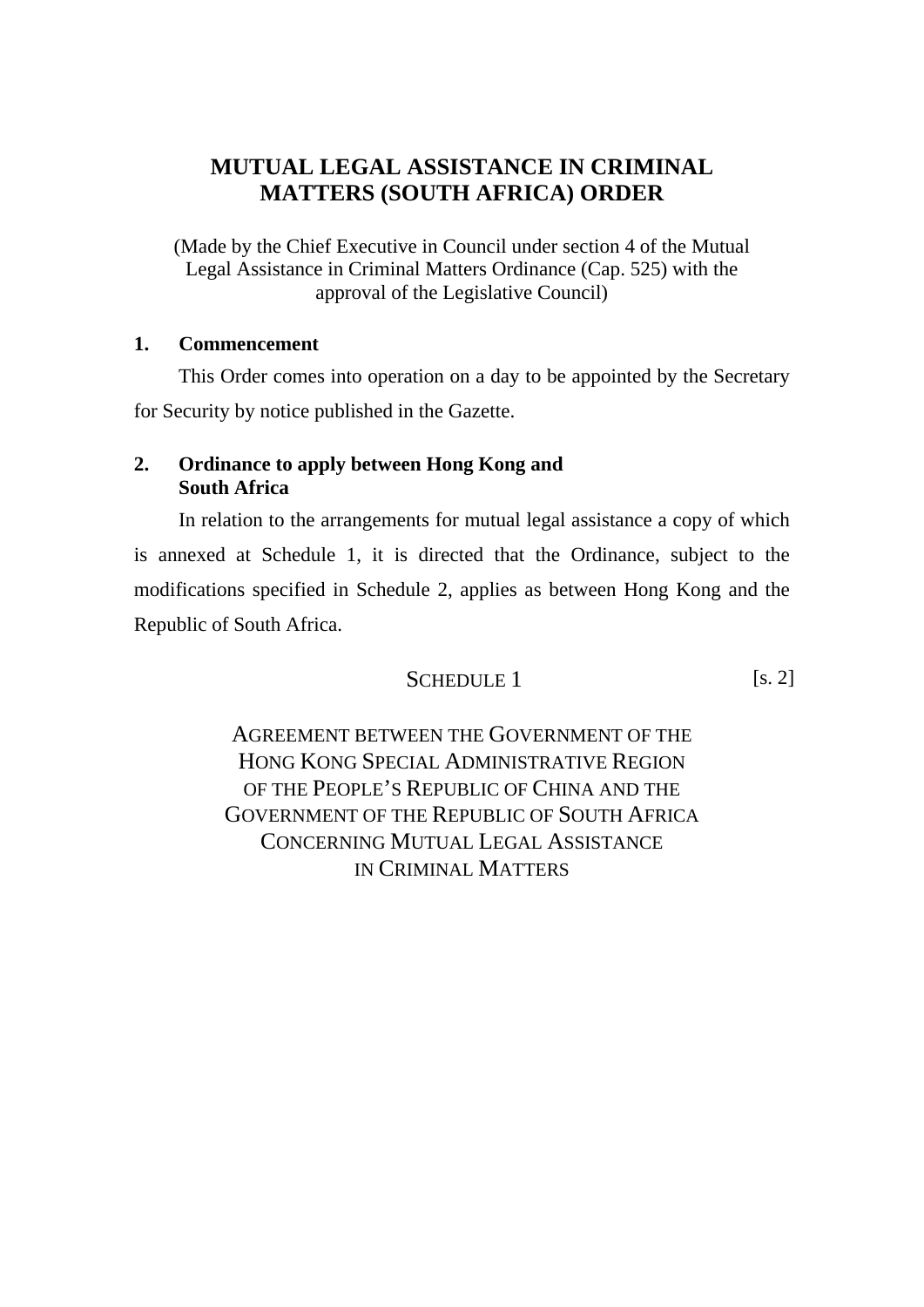The Government of the Hong Kong Special Administrative Region of the People's Republic of China ("Hong Kong Special Administrative Region") having been duly authorised by the Central People's Government of the People's Republic of China and the Government of the Republic of South Africa;

 Desiring to extend to each other the widest measure of co-operation in criminal matters and to improve the effectiveness of law enforcement of both Parties in the investigation, prosecution and prevention of crime and the confiscation of criminal proceeds;

Have agreed as follows:

#### ARTICLE 1

# SCOPE OF ASSISTANCE

- (1) The Parties shall provide, in accordance with the provisions of this Agreement, mutual assistance in the investigation and prosecution of criminal offences and in proceedings related to criminal matters.
- (2) Assistance shall include:
	- (a) identifying and locating persons;
	- (b) serving of documents;
	- (c) the obtaining and delivery of statements, evidence, articles or documents, including the execution of letters rogatory and lending of exhibits;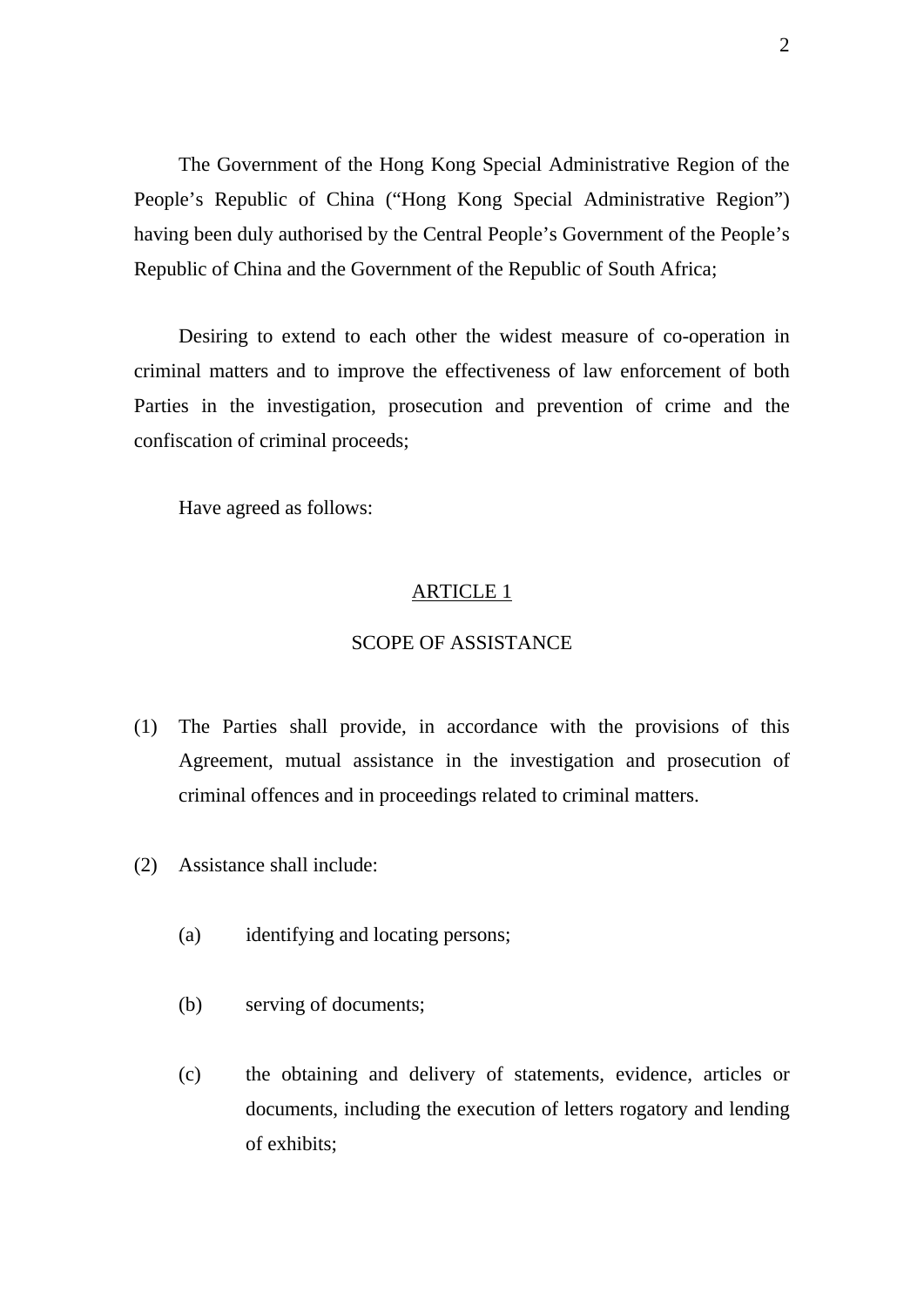- (d) executing requests for search and seizure;
- (e) facilitating the personal appearance of witnesses;
- (f) effecting the temporary transfer of persons in custody to appear as witnesses;
- (g) obtaining production of judicial or official records;
- (h) tracing, restraining, forfeiting and confiscating the proceeds and instrumentalities of criminal activities; and
- (i) providing information, documents and records.
- (3) Assistance under this Agreement may be granted in connection with offences against a law related to taxation, customs duties, foreign exchange control or other revenue matters but not in connection with non-criminal proceedings relating thereto.
- (4) This Agreement is intended solely for mutual assistance between the Parties. The provisions of this Agreement shall not give rise to any right on the part of any private person to obtain, suppress or exclude any evidence or to impede the execution of a request.
- (5) The Parties may provide assistance pursuant to other agreements, arrangements or practices.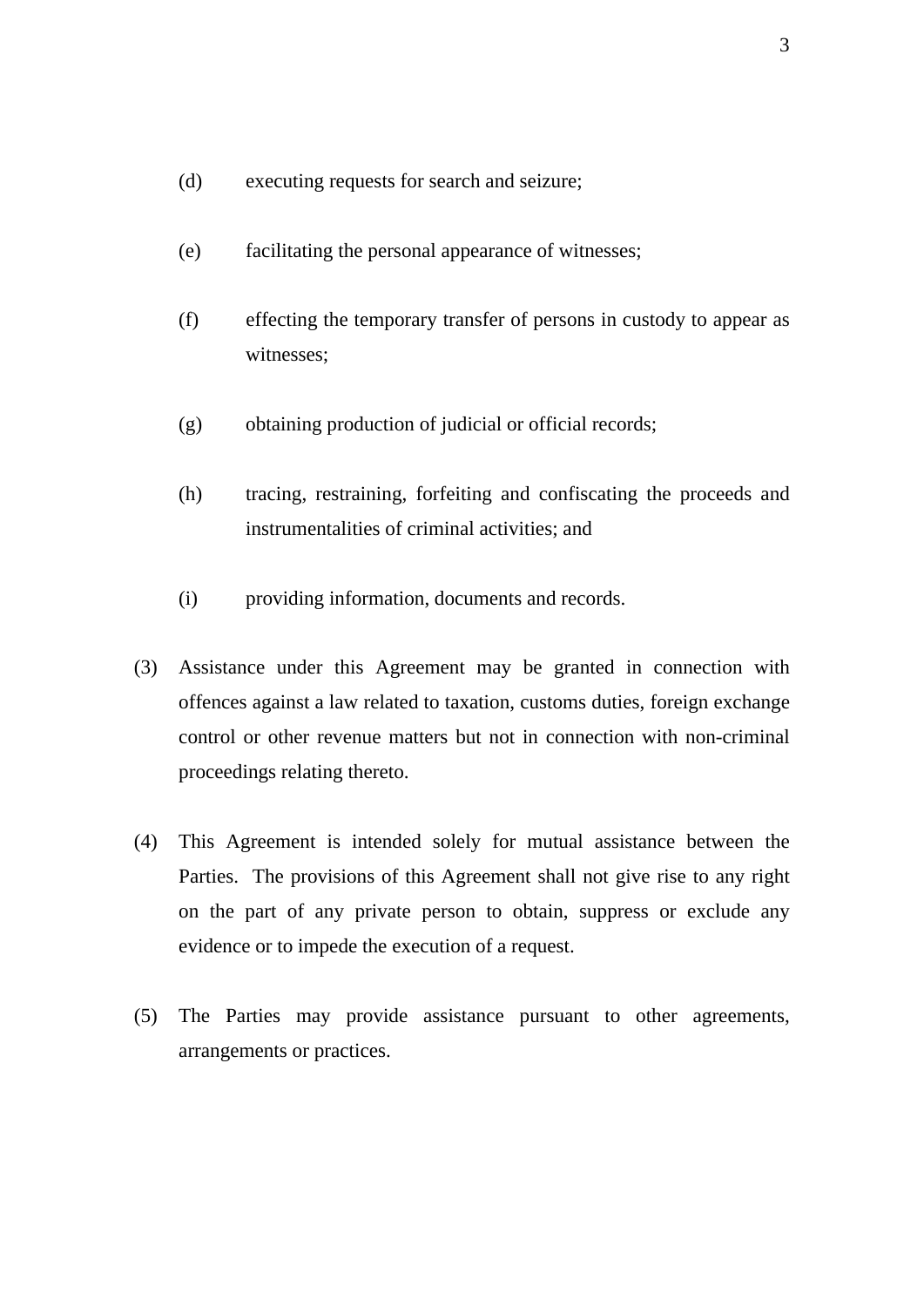# CENTRAL AUTHORITY

- (1) Requests under this Agreement shall be made by the Central Authority of the Requesting Party to the Central Authority of the Requested Party.
- (2) The Central Authority of the Hong Kong Special Administrative Region shall be the Secretary for Justice or his or her duly authorised officer. The Central Authority for the Republic of South Africa shall be the Director-General of the Department of Justice and Constitutional Development. Either Party may, at any time, change its Central Authority in which case it shall notify the other of the change.
- (3) The Central Authorities may communicate directly with one another for the purposes of this Agreement.

#### ARTICLE 3

## LIMITATIONS ON COMPLIANCE

- (1) The Requested Party shall refuse assistance if:
	- (a) the request for assistance impairs the sovereignty, security or public order of the Republic of South Africa or, in the case of the Government of the Hong Kong Special Administrative Region, the People's Republic of China;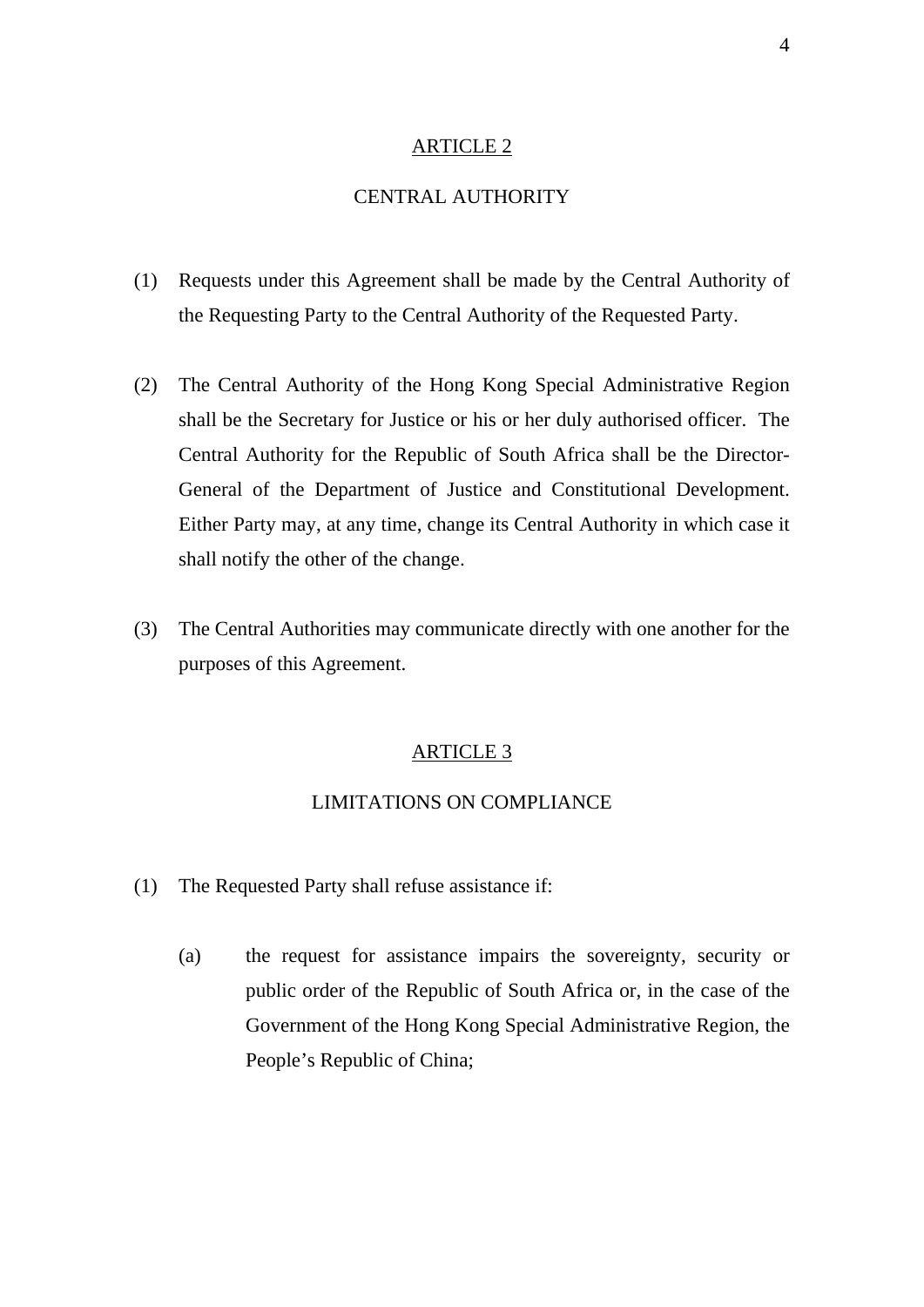- (b) the request for assistance relates to an offence of a political character;
- (c) the request for assistance relates to an offence under military law which would not be an offence under the ordinary criminal law of the Requested Party;
- (d) there are substantial grounds for believing that the request for assistance will result in a person being prejudiced on account of his race, gender, religion, nationality or political opinions;
- (e) the request for assistance relates to the prosecution of a person for an offence in respect of which the person has been convicted, acquitted or pardoned in the Requesting or Requested Party or for which the person could no longer be prosecuted by reason of lapse of time according to the law of the Requesting Party;
- (f) the execution of the request would prejudice the public order or similar essential interests of the Requested Party;
- (g) the Requesting Party cannot comply with any conditions in relation to confidentiality or limitation as to the use of material provided;
- (h) the execution of the request may prejudice the safety of witnesses or victims; or
- (i) in the case of a request by the Republic of South Africa the acts or omissions alleged to constitute the offence would not, if they had taken place within the jurisdiction of the Hong Kong Special Administrative Region, have constituted an offence.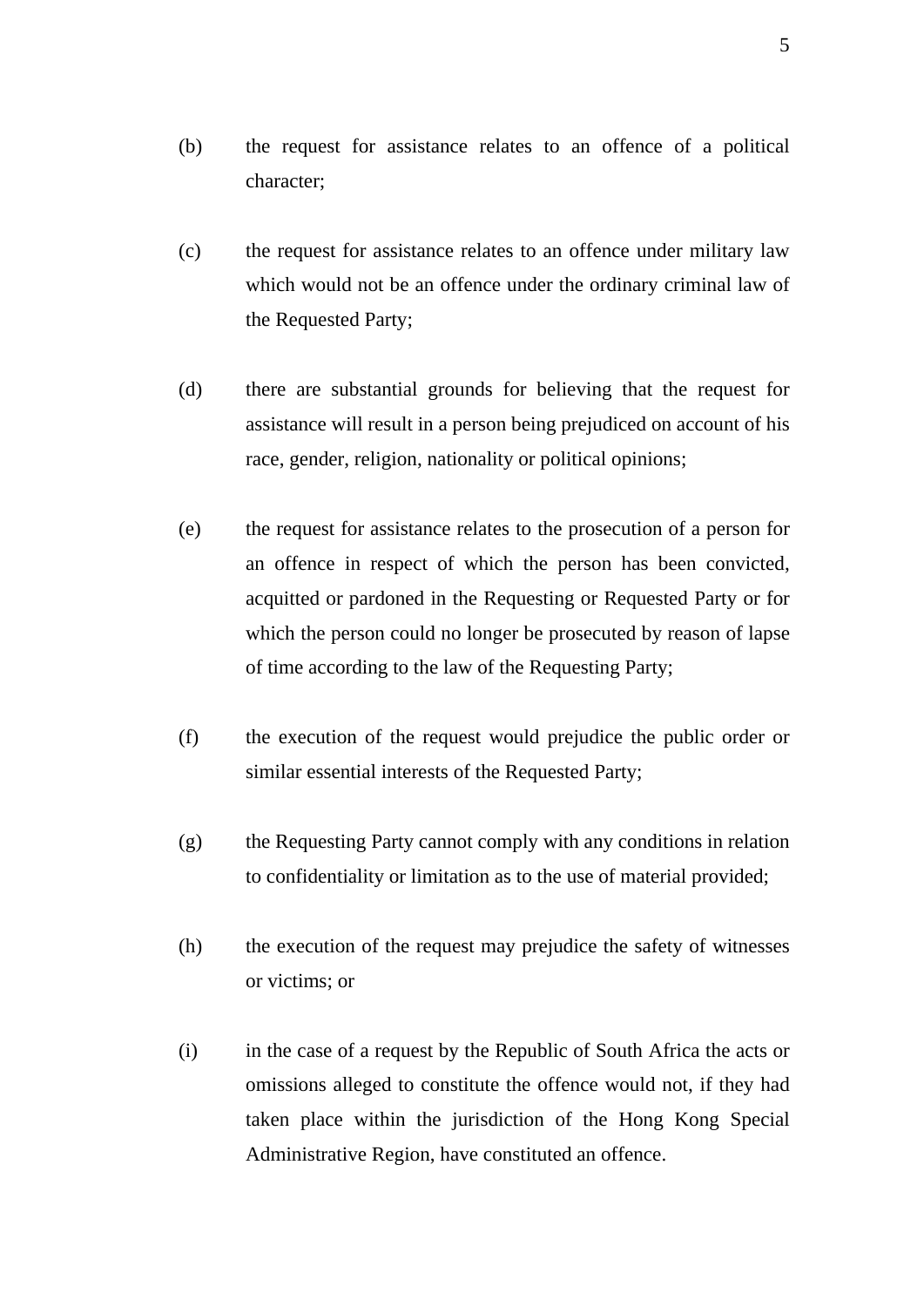- (2) The Requested Party may refuse assistance if the request relates to an offence which carries the death penalty in the Requesting Party but in respect of which the death penalty is either not provided for in the Requested Party or not normally carried out unless the Requesting Party gives such assurances as the Requested Party considers sufficient that the death penalty will not be imposed or, if imposed, not carried out.
- (3) In instances in which the Requesting Party provides an assurance in accordance with paragraph (2) of this Article, the death penalty, if imposed by the courts of the Requesting Party, shall not be carried out.
- (4) The Requested Party may postpone assistance if execution of the request would interfere with an ongoing investigation or prosecution in the Requested Party.
- (5) Before denying or postponing assistance pursuant to this Article, the Requested Party, through its Central Authority –
	- (a) shall promptly inform the Requesting Party of the reason for considering denial or postponement; and
	- (b) shall consult with the Requesting Party to determine whether assistance may be given subject to such terms and conditions as the Requested Party deems necessary.
- (6) If the Requesting Party accepts assistance subject to the terms and conditions referred to in paragraph (5)(b) of this Article, it shall comply with those terms and conditions.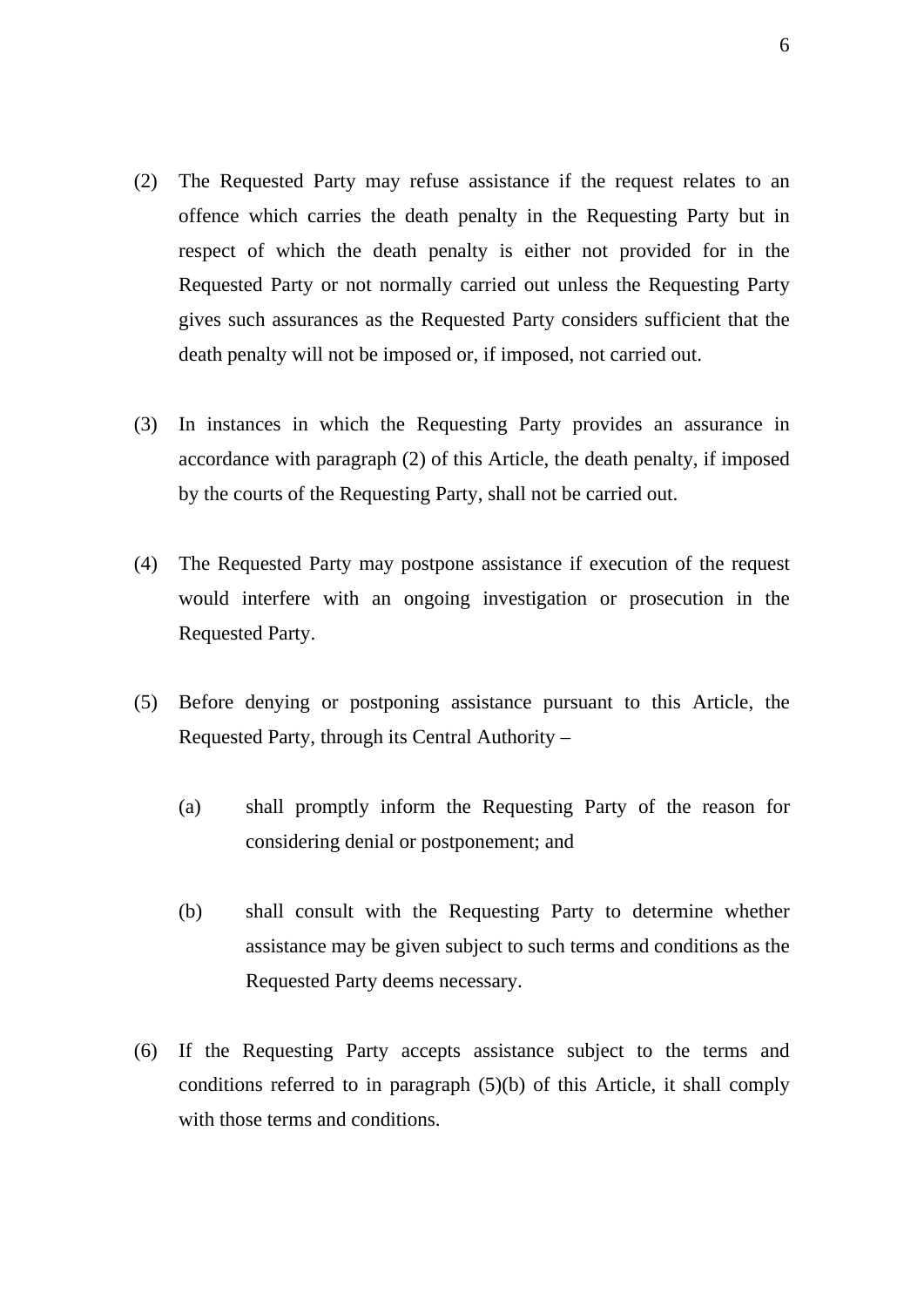# REQUESTS

- (1) Requests shall be made in writing.
- (2) Requests for assistance shall include:
	- (a) the name of the authority on behalf of which the request is made;
	- (b) a description of the purpose of the request and the nature of the assistance;
	- (c) a description of the nature of the investigation, prosecution, offence or criminal matter and whether or not proceedings have been instituted;
	- (d) where proceedings have been instituted, details of the proceedings;
	- (e) a summary of the relevant facts and laws;
	- (f) any requirements for confidentiality;
	- (g) details of any particular procedure the Requesting Party wishes to be followed; and
	- (h) details of the period within which the request should be complied with
- (3) To the extent necessary and possible, a request shall also include: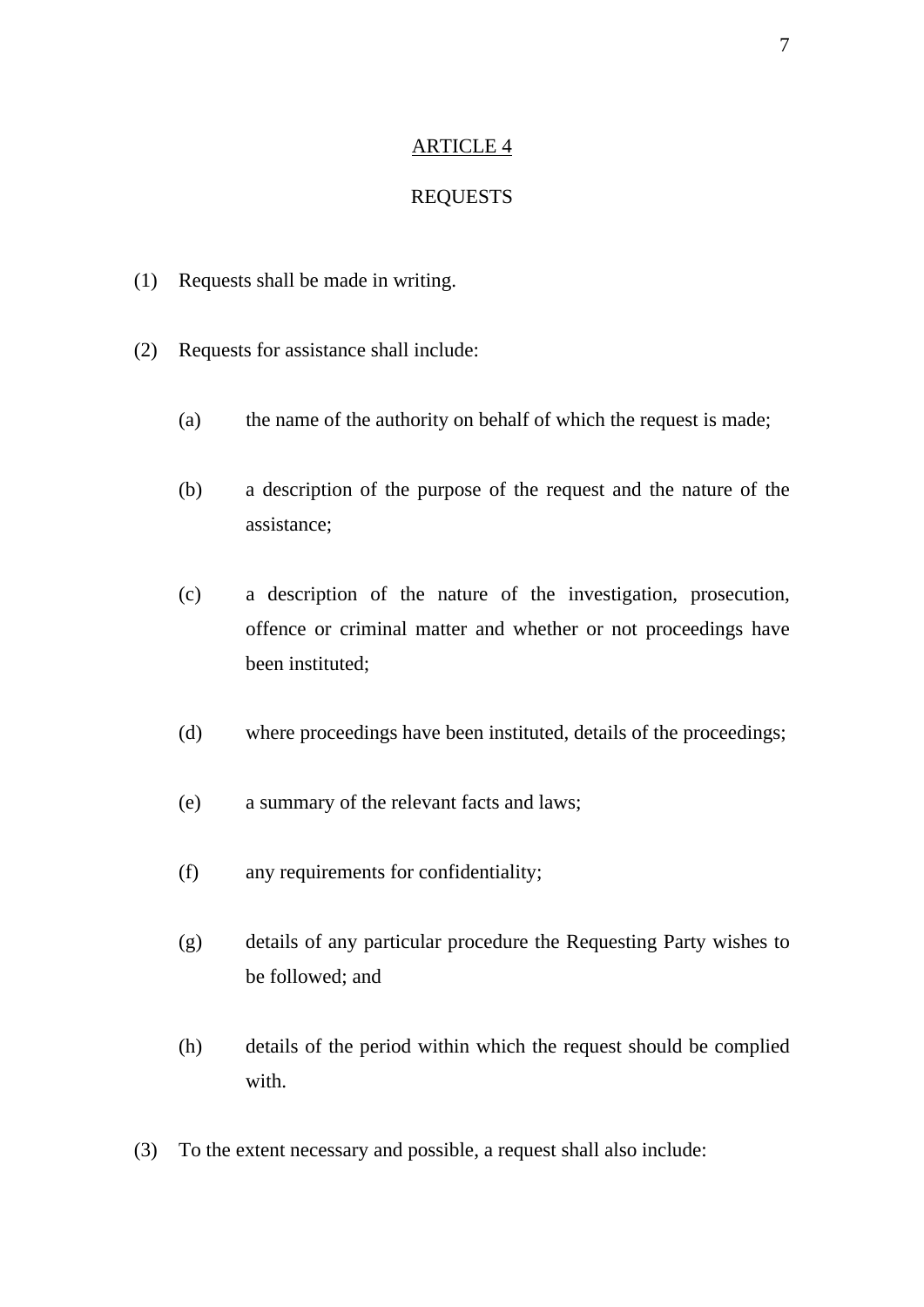- (a) information in respect of the identity and location of any person from whom evidence is sought;
- (b) information on the identity and location of any person to be served, that person's relationship to the proceedings, and the manner in which service is to be effected;
- (c) information on the identity and whereabouts of any person to be located;
- (d) a precise description of any place or person to be searched and of any articles to be seized;
- (e) a description of the manner in which any testimony or statement is to be taken and recorded;
- (f) a list of questions to be asked of a witness;
- (g) a description of any particular procedure to be followed in executing the request;
- (h) information as to the allowances and expenses to which a person asked to appear in the Requesting Party will be entitled;
- (i) any other information to facilitate execution of the request; and
- (j) a court order if any, or certified copy thereof, which is to be enforced and a statement to the effect that it is a final order.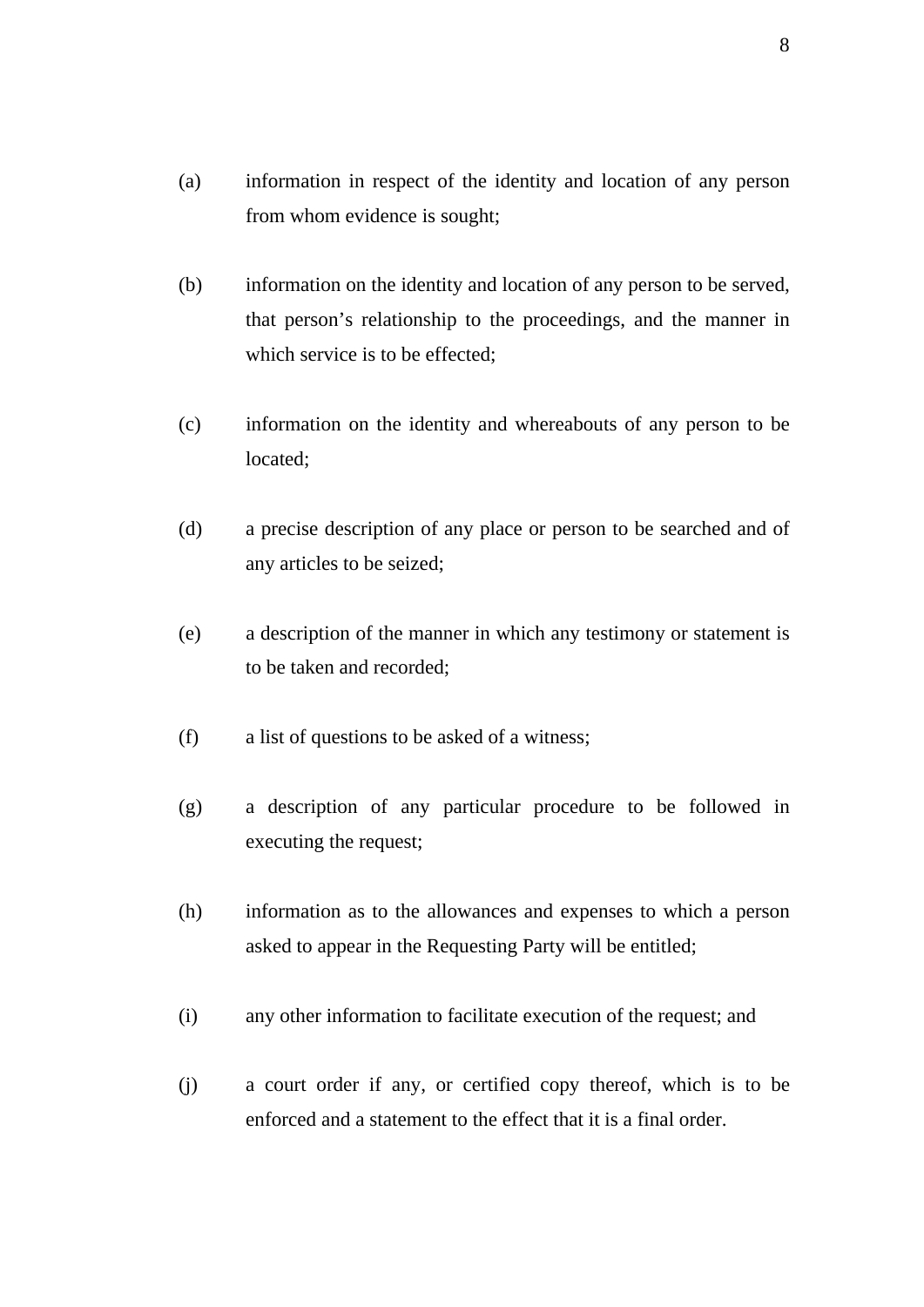- (4) Except when otherwise authorized by the Requesting Party, the Requested Party shall use its best efforts to keep confidential a request and its contents and shall where necessary ensure the safety of witnesses and victims. If the request cannot be executed without breaching such confidentiality, the Central Authority of the Requested Party shall so inform the Central Authority of the Requesting Party, which shall then determine whether the request should nevertheless be executed.
- (5) All documents submitted in support of a request shall be in or translated into a language acceptable to the Requested Party.

## EXECUTION OF REQUESTS

- (1) The Central Authority of the Requested Party shall promptly execute the request or arrange for its execution through its competent authorities.
- (2) Requests shall be executed in accordance with the law of the Requested Party. However, the method of execution specified in the request shall be followed except insofar as it is not permitted by the law of the Requested Party.
- (3) The Requested Party shall promptly inform the Requesting Party of any circumstances which are likely to cause a significant delay in responding to the request.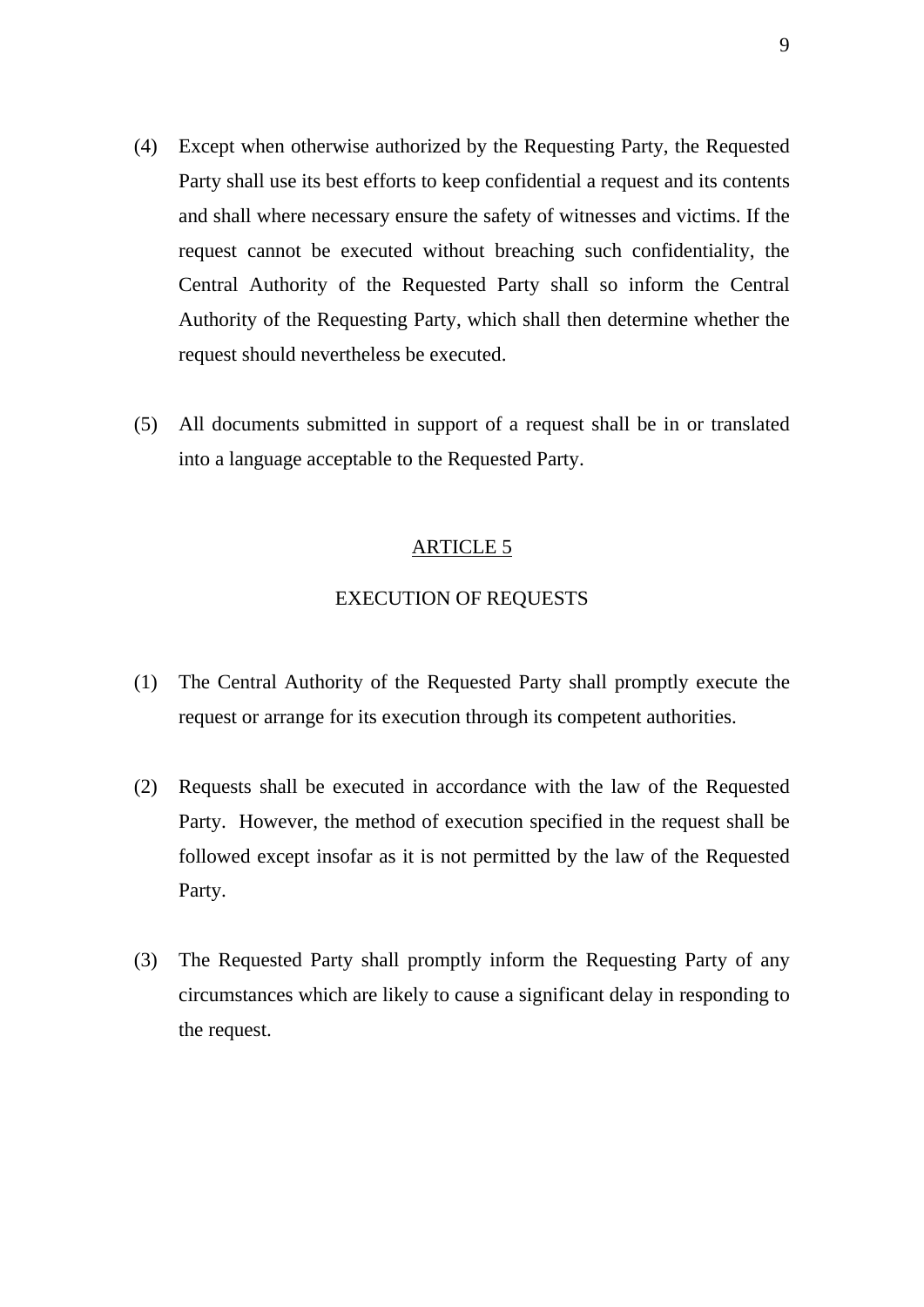- (4) The Requested Party shall promptly inform the Requesting Party of a decision not to comply in whole or in part with a request for assistance and the reason for that decision.
- (5) The Central Authority of the Requested Party shall respond to reasonable inquiries by the Central Authority of the Requesting Party concerning progress towards the execution of the request.

#### REPRESENTATION AND EXPENSES

- (1) The Requested Party shall make all necessary arrangements for the representation of the Requesting Party in any proceedings arising out of a request for assistance and shall otherwise represent the interests of the Requesting Party.
- (2) The Requested Party shall assume all ordinary expenses of executing a request within its boundaries, except:
	- (a) fees of counsel retained at the request of the Requesting Party;
	- (b) fees of experts;
	- (c) expenses of translation;
	- (d) expenses of transcription; and
	- (e) travel expenses and allowances of persons.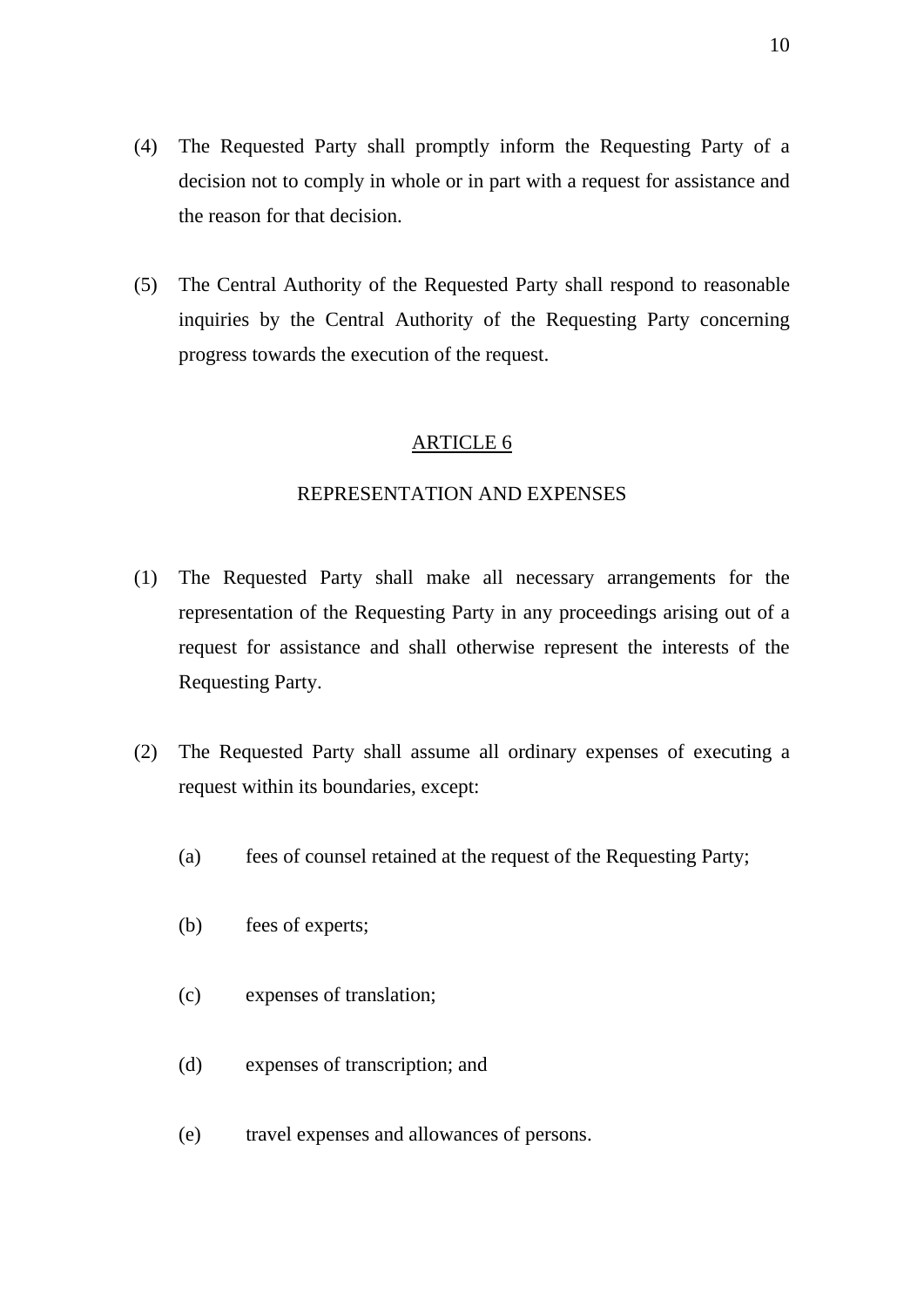(3) If during the execution of the request it becomes apparent that expenses of an extraordinary nature, including the expense of managing property, are required to fulfil the request, the Parties shall consult to determine the terms and conditions under which the execution of the request may continue.

## ARTICLE 7

#### LIMITATIONS OF USE

- (1) The Requested Party may require, after consultation with the Requesting Party, that information or evidence furnished be kept confidential or be disclosed or used only subject to such terms and conditions as it may specify.
- (2) The Requesting Party shall not disclose or use information or evidence furnished for purposes other than those stated in the request without the prior consent of the Central Authority of the Requested Party.
- (3) Nothing in this Article shall preclude the use or disclosure of information to the extent that there is an obligation to do so under the law of the Requesting Party. The Requesting Party shall notify the Requested Party in advance of any such proposed disclosure.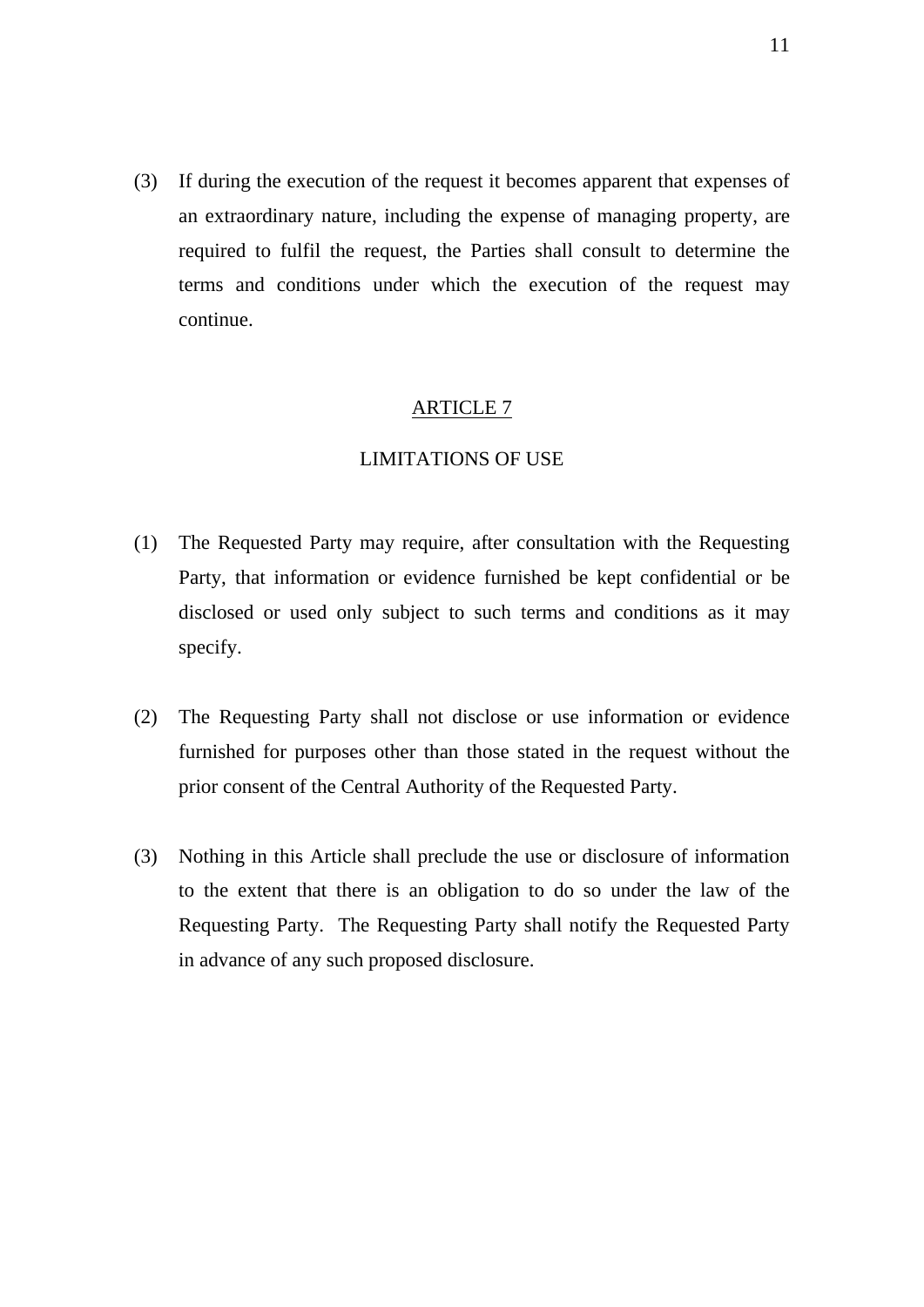#### OBTAINING OF EVIDENCE, ARTICLES OR DOCUMENTS

- (1) Where a request is made that evidence be taken for the purpose of an investigation, prosecution or proceeding in relation to a criminal matter in the jurisdiction of the Requesting Party, the Requested Party shall arrange to have such evidence taken.
- (2) A request for assistance in obtaining evidence made to the Central Authority of the Republic of South Africa shall be accompanied by a statement by or on behalf of the Central Authority of the Hong Kong Special Administrative Region in which it is certified:
	- (a) that proceedings have been instituted in a court or tribunal exercising jurisdiction in the Hong Kong Special Administrative Region; or
	- (b) that there are reasonable grounds for believing that an offence has been committed in the Hong Kong Special Administrative Region or that it is necessary to determine whether an offence has been so committed, and that an investigation in respect thereof is being conducted in the Hong Kong Special Administrative Region.
- (3) For the purposes of this Agreement, the giving or taking of evidence shall include the production of documents, records or other material.
- (4) Where, pursuant to a request for assistance, a person is to give evidence for the purpose of proceedings in the Requesting Party, the parties to the relevant proceedings in the Requesting Party, their legal representatives or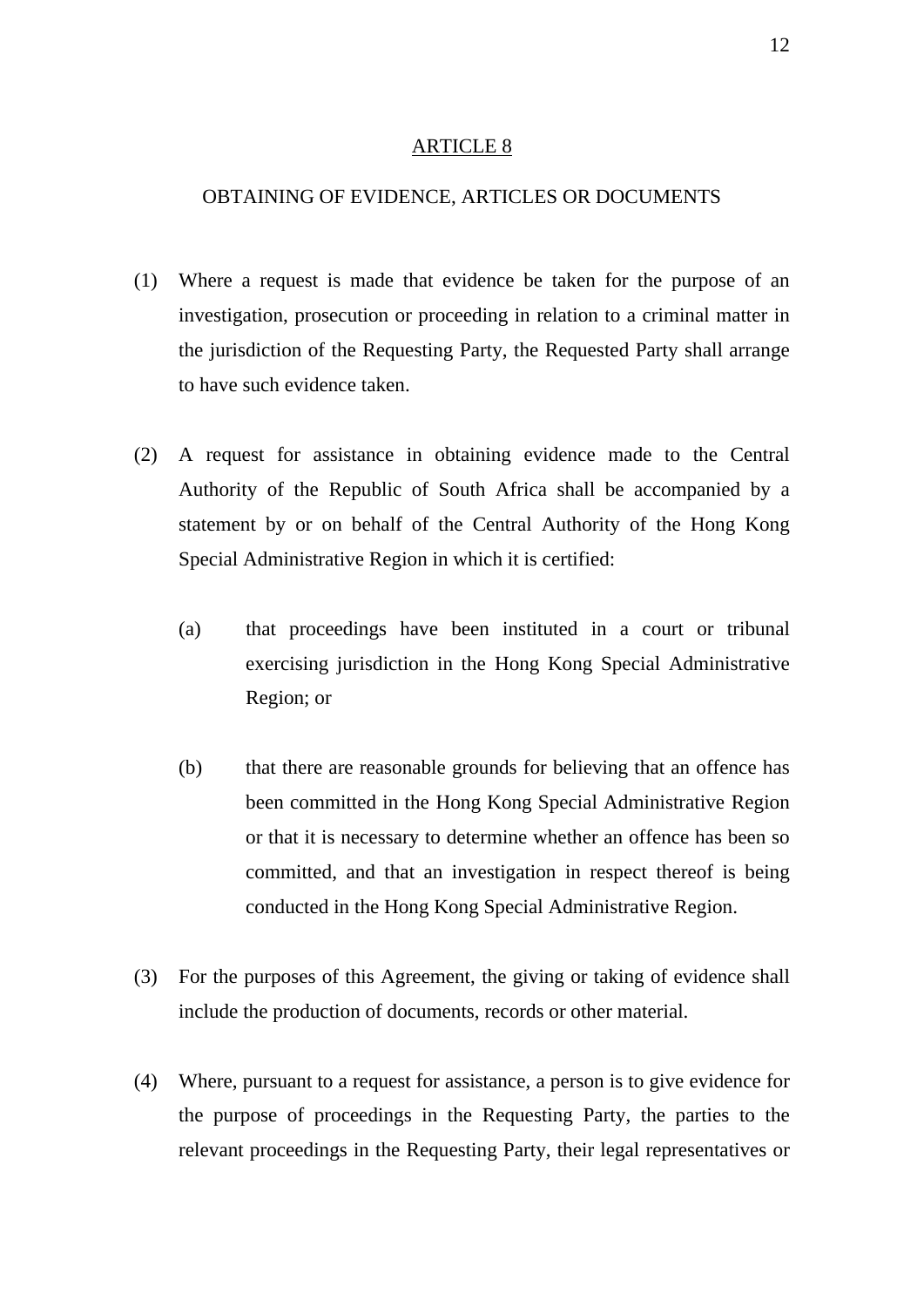representatives of the Requesting Party may, subject to the laws of the Requested Party, appear and question the person giving that evidence.

- (5) A person who is required to give evidence in the Requested Party pursuant to a request for assistance may decline to give evidence where either:
	- (a) the law of the Requested Party would permit that witness to decline to give evidence in similar circumstances in proceedings which originated in the Requested Party; or
	- (b) where the law of the Requesting Party would permit him to decline to give evidence in such proceedings in the Requesting Party.
- (6) If any person claims that there is a right to decline to give evidence under the law of the Requesting Party, the Requested Party shall with respect thereto rely on a certificate of the Central Authority of the Requesting Party.
- (7) The Requesting Party may request that documents, records, and any other items that are produced or that are the subject of evidence taken under this Article in the Requested Party be certified in accordance with requirements specified in the request.

#### ARTICLE 9

#### RETURN OF ITEMS AND OBJECTS

The Central Authority of the Requested Party may require that the Central Authority of the Requesting Party return any item or object, including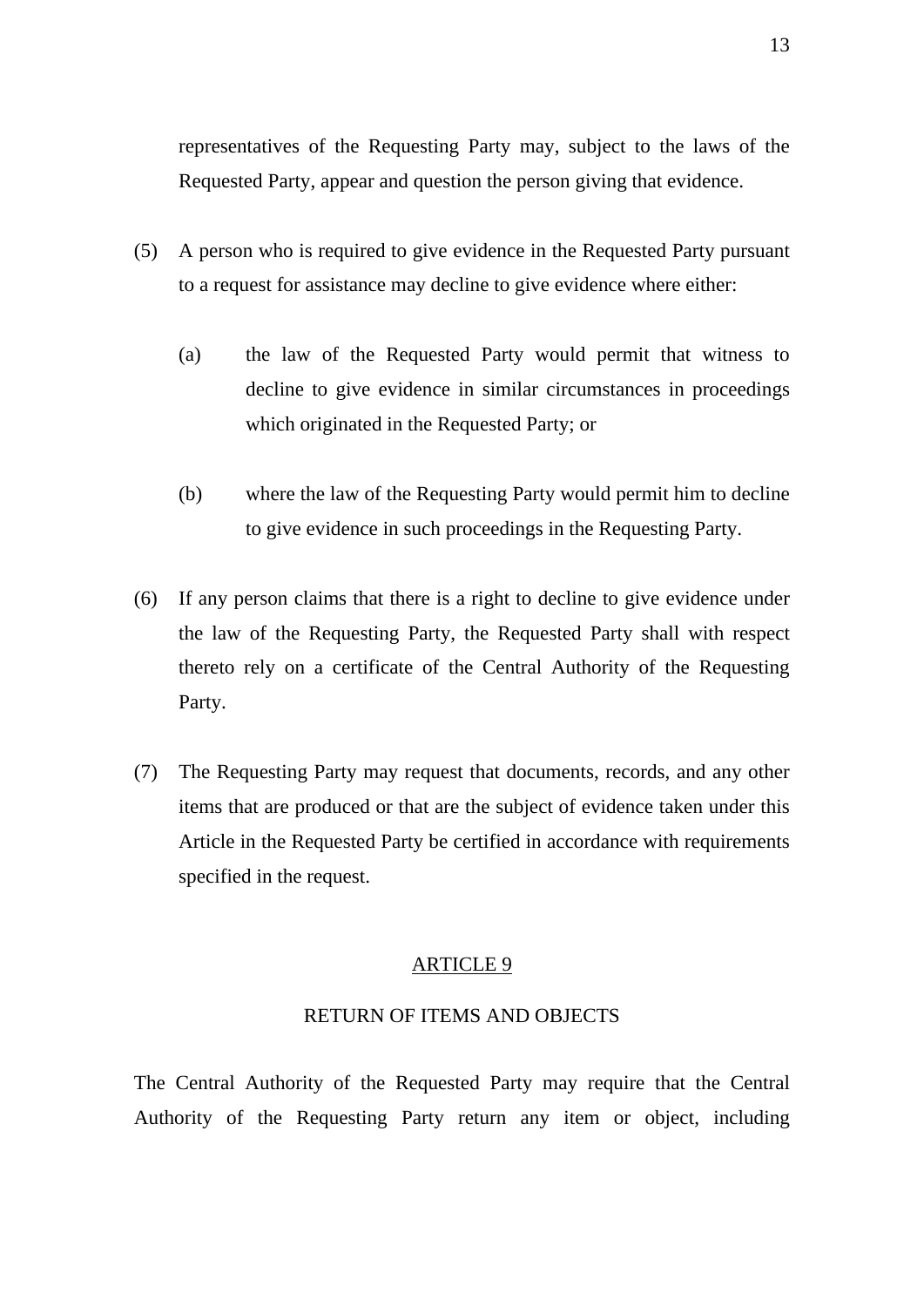documents, records, or articles of evidence furnished to it in execution of a request under this Agreement as soon as possible.

#### ARTICLE 10

## SERVICE OF DOCUMENTS

- (1) The Requested Party shall use its best efforts to effect service of any document transmitted to it for the purpose of service.
- (2) The Requesting Party shall transmit a request for the service of a document pertaining to a response or appearance in the Requesting Party a reasonable time before the scheduled response or appearance.
- (3) A request for the service of a document pertaining to an appearance in the Requesting Party shall include such information as the Central Authority of the Requesting Party is reasonably able to provide of outstanding warrants or other judicial orders in criminal matters against the person to be served.
- (4) The Requested Party shall, subject to its law, return proof of service in the manner required by the Requesting Party.
- (5) A person who fails to comply with any process served on him or her which requires his or her appearance in the Requesting Party shall not if he or she fails to appear, be liable to any penalty or coercive measures in the Requesting Party or Requested Party.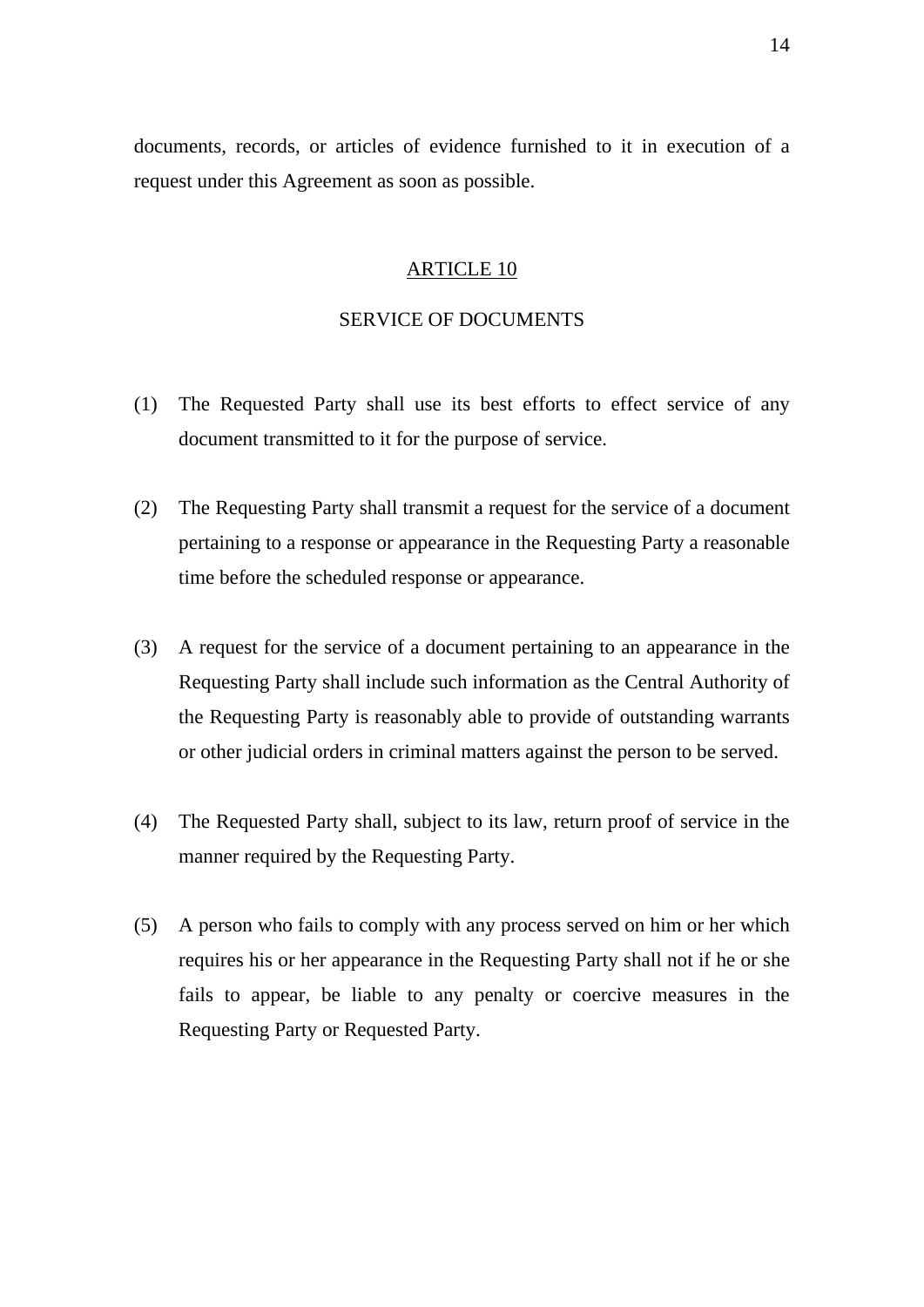# PUBLICLY AVAILABLE AND OFFICIAL DOCUMENTS

- (1) Subject to its law the Requested Party shall provide copies of publicly available documents.
- (2) The Requested Party may provide copies of any document, record or information in the possession of a government department or agency, but not publicly available, to the same extent and under the same conditions as such document, record or information would be available to its own law enforcement and judicial authorities.

# ARTICLE 12

## CERTIFICATION AND AUTHENTICATION

Documents, transcripts, records, statements, court orders or other material which are to be transmitted to the Requesting Party, and which the Requesting Party requires to be authenticated:

- (a) are authenticated if they purport to be signed by or on behalf of the Central Authority of the Requested Party; and
- (b) need be certified or authenticated by consular or diplomatic officers only if the law of the Requesting Party so requires.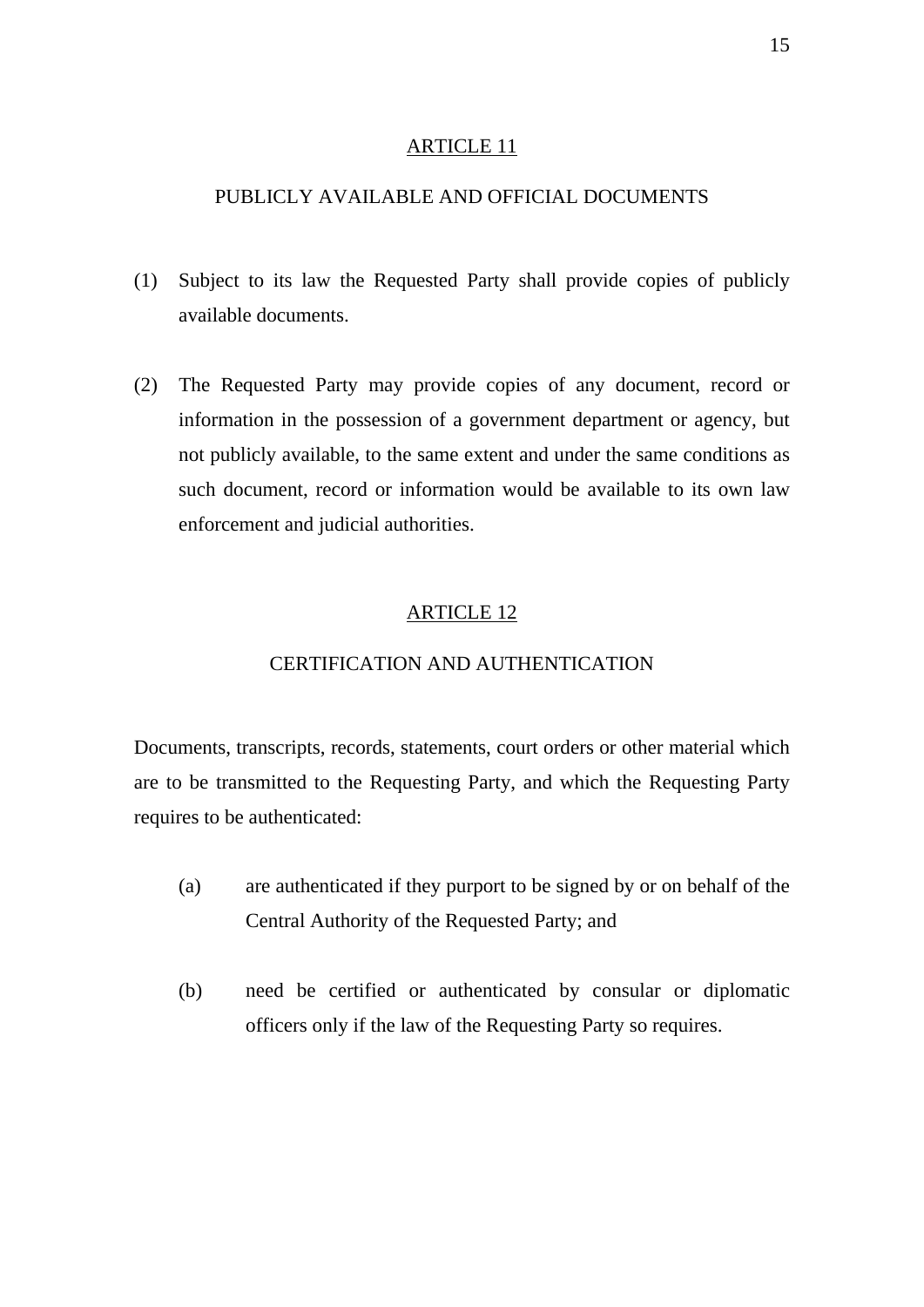## TRANSFER OF PERSONS IN CUSTODY

- (1) A person in custody in the Requested Party whose presence is required in the Requesting Party for the purposes of providing assistance pursuant to this Agreement shall, if the Requested Party consents, be transferred from the Requested Party to the Requesting Party for that purpose, provided the person consents and the Requesting Party has guaranteed the maintenance in custody of the person and his subsequent return to the Requested Party. The person transferred shall, whilst in custody in the Requesting Party, be regarded as continuing to serve the sentence imposed in the Requested Party.
- (2) Where the sentence of imprisonment of a person transferred pursuant to this Article is likely to expire whilst the person is in the jurisdiction of the Requesting Party, the Requested Party shall so advise the Requesting Party which shall ensure the person's release from custody upon the expiration of the sentence.

#### ARTICLE 14

#### TRANSFER OF OTHER PERSONS

(1) The Requesting Party may request the assistance of the Requested Party in making a person available for the purpose of providing assistance pursuant to this Agreement.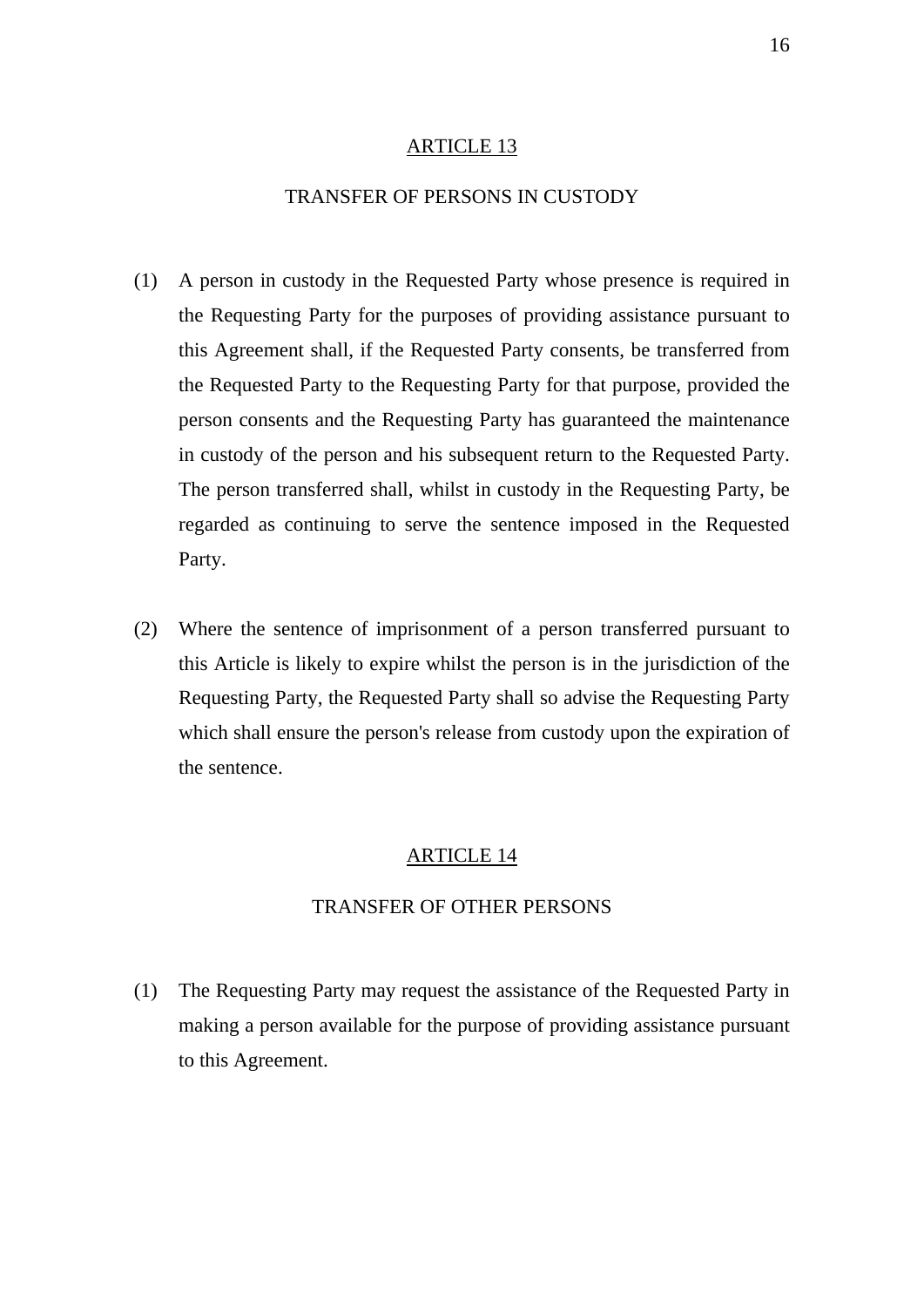(2) The Requested Party shall, if satisfied that satisfactory arrangements for that person's security will be made by the Requesting Party, request the person to travel to the Requesting Party to provide assistance.

#### ARTICLE 15

# SAFE CONDUCT

- (1) A person who consents to provide assistance pursuant to Articles 13 or 14 shall not be prosecuted, detained, or restricted in his personal liberty in the Requesting Party for any criminal offence or civil matter which preceded his departure from the Requested Party.
- (2) Paragraph (1) shall not apply if the person, not being a person in custody transferred under Article 13, and being free to leave, has not left the Requesting Party within a period of 15 days after being notified that his presence is no longer required, or having left the Requesting Party, has returned.
- (3) A person who consents to give evidence under Articles 13 or 14 shall not be subject to prosecution based on his testimony, except for perjury or contempt of court.
- (4) A person who consents to provide assistance pursuant to Articles 13 or 14 shall not be required to give evidence in any proceedings other than the proceedings to which the request relates.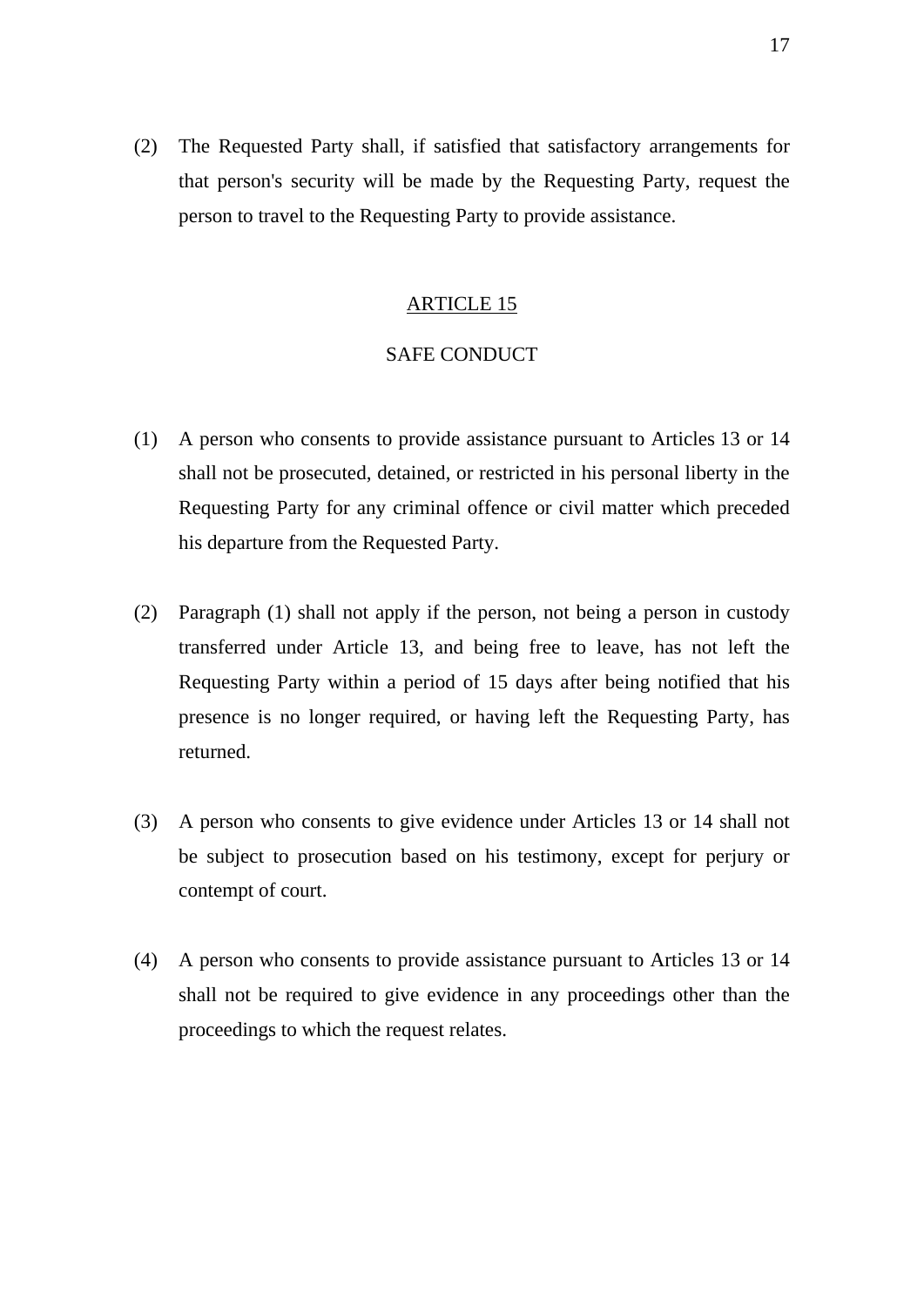(5) A person who does not consent to provide assistance pursuant to Articles 13 or 14 shall not by reason thereof be liable to any penalty or coercive measure by the courts of the Requesting Party or Requested Party.

#### ARTICLE 16

## SEARCH AND SEIZURE

- (1) The Requested Party shall, insofar as its law permits, carry out requests for search, seizure and delivery of any material to the Requesting Party which is relevant to a proceeding or investigation in relation to a criminal matter.
- (2) The Requested Party shall provide such information as may be required by the Requesting Party concerning the result of any search, the place of seizure, the circumstances of seizure, and the subsequent custody of the property seized. The Requesting Party may request that each official who has had custody of a seized item certify the identity of the item, the continuity of custody, and the integrity of its condition in accordance with requirements specified in the request.
- (3) The Requesting Party shall observe any conditions imposed by the Requested Party in relation to any seized property which is delivered to the Requesting Party.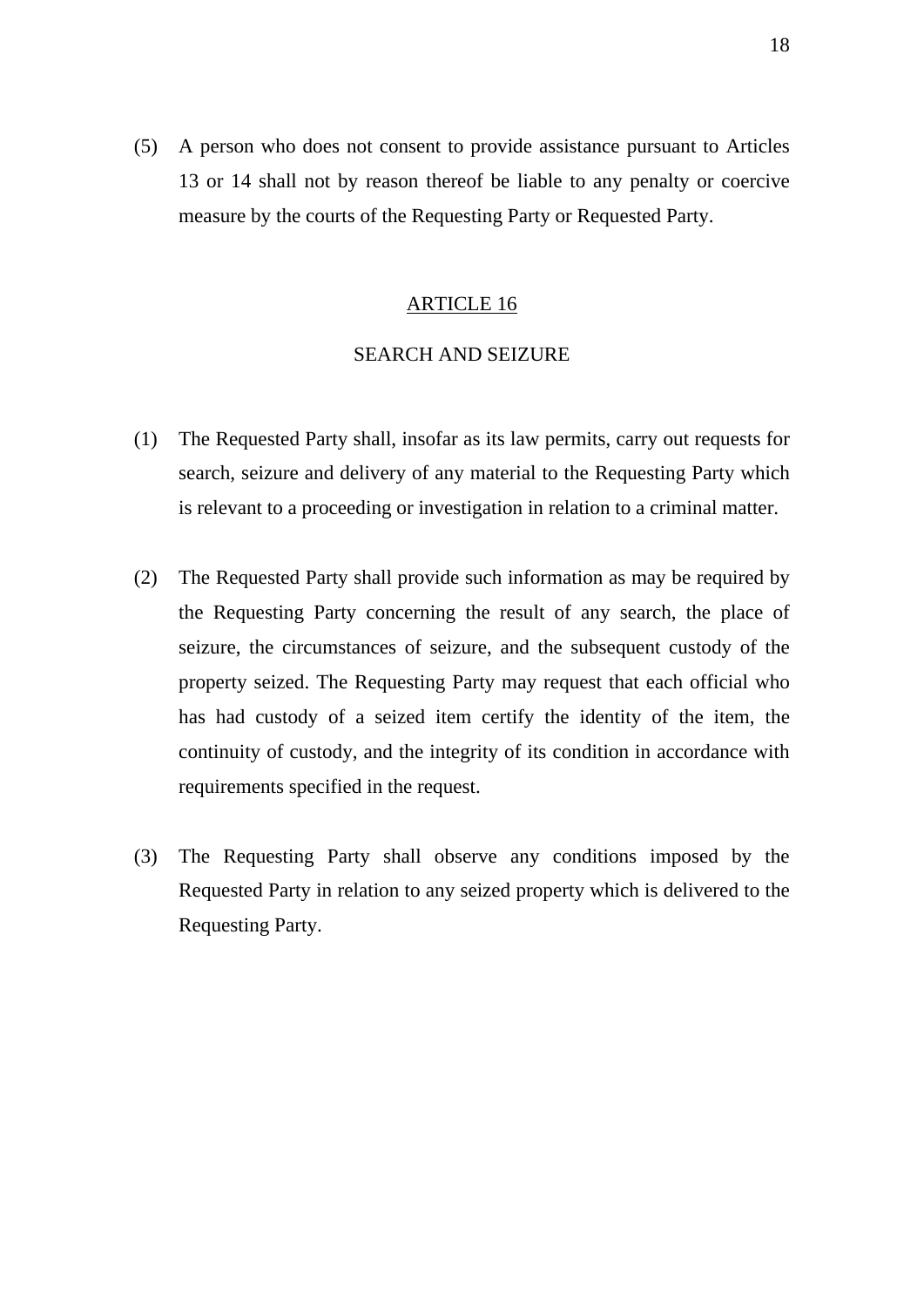# PROCEEDS OF CRIME

- (1) The Requested Party shall, upon request, endeavour to ascertain whether any proceeds of a crime against the law of the Requesting Party are located within its jurisdiction and shall notify the Requesting Party of the result of its inquiries. In making the request, the Requesting Party shall notify the Requested Party of the basis of its belief that such proceeds may be located in its jurisdiction.
- (2) Where pursuant to paragraph (1) suspected proceeds of crime are found the Requested Party shall take such measures as are permitted by its law to prevent any dealing in, transfer or disposal of, those suspected proceeds of crime, pending a final determination in respect of those proceeds by a court of the Requesting Party.
- (3) Where a request is made for assistance in securing the confiscation of proceeds such assistance shall be given by whatever means are appropriate. This may include enforcing an order made by a court in the Requesting Party and initiating or assisting in proceedings in relation to the proceeds to which the request relates.
- (4) Proceeds confiscated pursuant to this Agreement shall be retained by the Requested Party unless otherwise agreed upon between the Parties.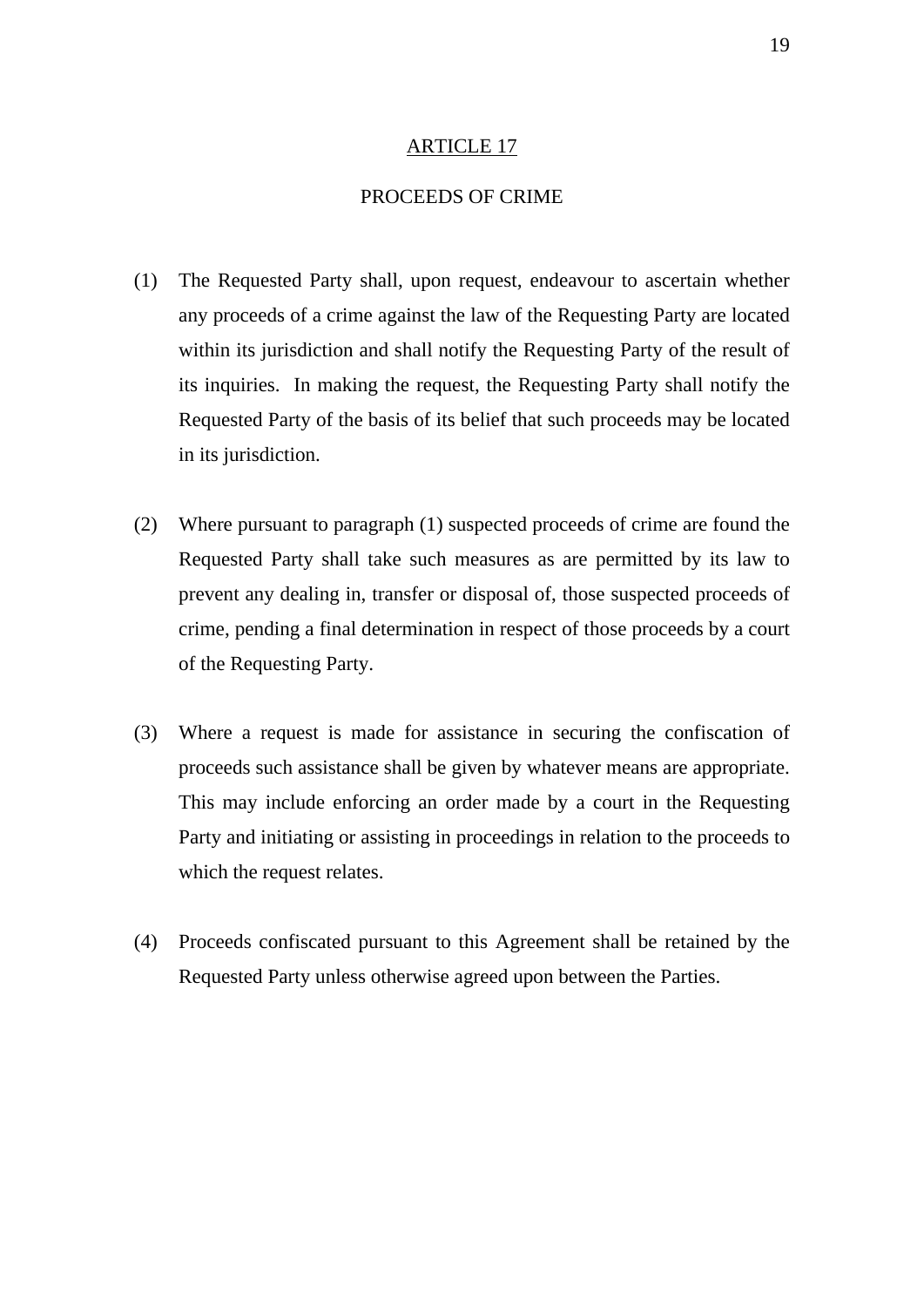# SETTLEMENT OF DISPUTES

If any dispute arising out of the interpretation, application or implementation of this Agreement cannot be resolved through consultation between the Central Authorities of the Parties, the Parties shall by mutual consent resort to diplomatic channels.

#### ARTICLE 19

## ENTRY INTO FORCE AND TERMINATION

- (1) This Agreement shall enter into force thirty days after the date on which the Parties have notified each other in writing that their respective requirements for the entry into force of the Agreement have been complied with.
- (2) Either Party may terminate this Agreement at any time by giving notice to the other. In that event the Agreement shall cease to have effect on receipt of that notice. Requests for assistance which have been received prior to termination of the Agreement shall nevertheless be processed in accordance with the terms of the Agreement as if the Agreement was still in force.

In witness whereof the undersigned, being duly authorised by their respective governments have signed this Agreement.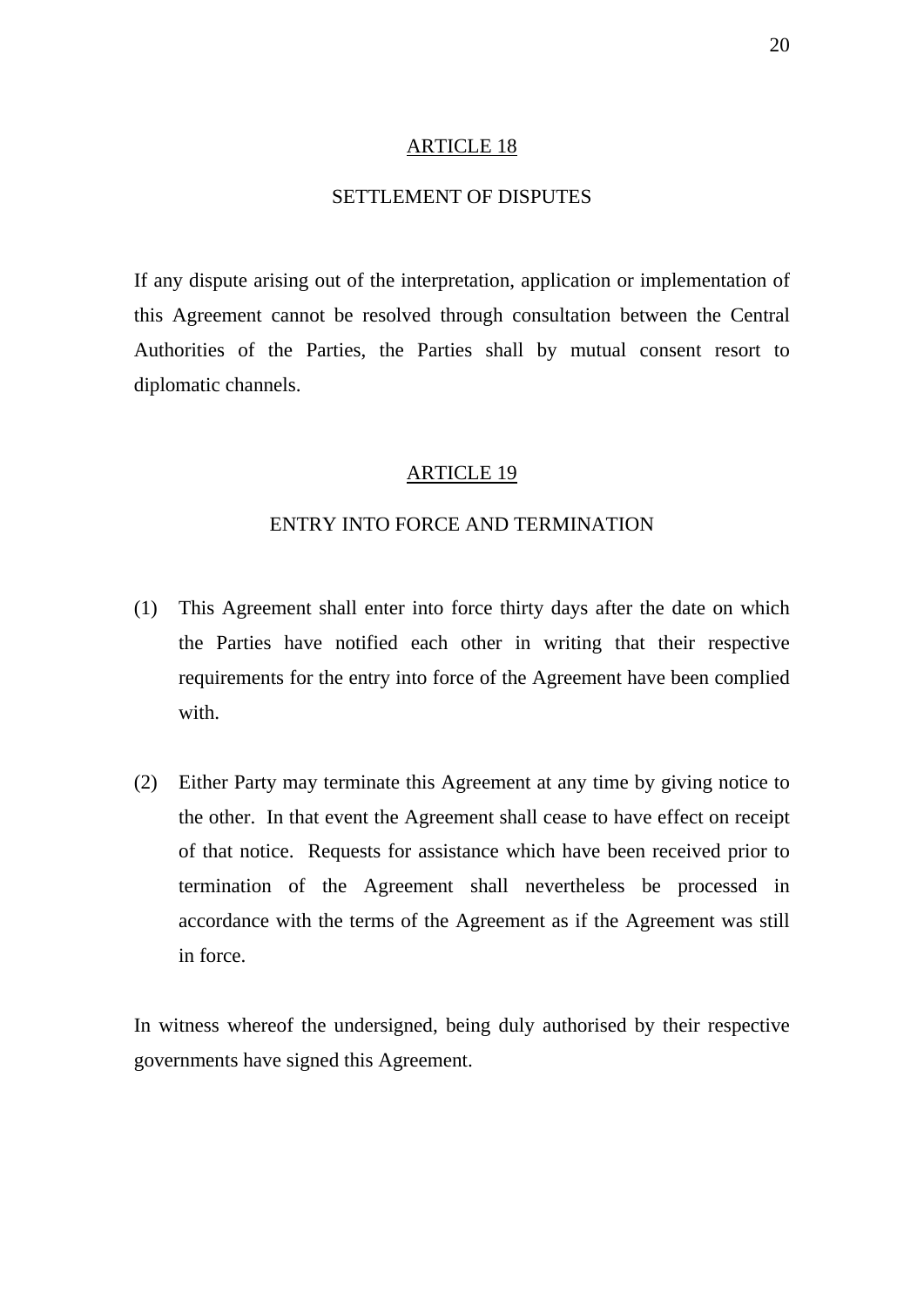Done at Hong Kong, this 20<sup>th</sup> day of February, Two thousand and Nine in the Chinese and English languages, each text being equally authentic.

$$
SCHEDULE 2 \t\t\t [s. 2]
$$

#### MODIFICATIONS TO THE ORDINANCE

- 1. Section  $5(1)(d)$  of the Ordinance is modified to read as follows
	- "(*d*) there are substantial grounds for believing that the request was made for the purpose of prosecuting, punishing or otherwise causing prejudice to a person on account of the person's race, gender,\* religion, nationality or political opinions;".
- 2. Section 5(1)(*e*) of the Ordinance is modified to read as follows
	- "(*e*) the request relates to the prosecution of a person for an external offence in a case where the person –\*
		- $(i)*$  has been convicted, acquitted or pardoned by a competent court or other authority in the place,\*\* or Hong Kong in respect of that offence or of another external offence constituted by the same act or omission as that offence;\* or
		- $(ii)*$  has undergone the punishment provided by the law of that place or Hong Kong\*,\*\* in respect of that offence or of another external offence constituted by the same act or omission as that offence;".
- 3. Section  $5(1)$  of the Ordinance is modified by adding  $-$

"(*ea*) the request relates to the prosecution of a person in respect of an act or omission that can no longer be prosecuted in the place by reason of lapse of time under the law of the place;<sup>\*"</sup>.

4. Section 17(3)(*b*) of the Ordinance is modified to read as follows –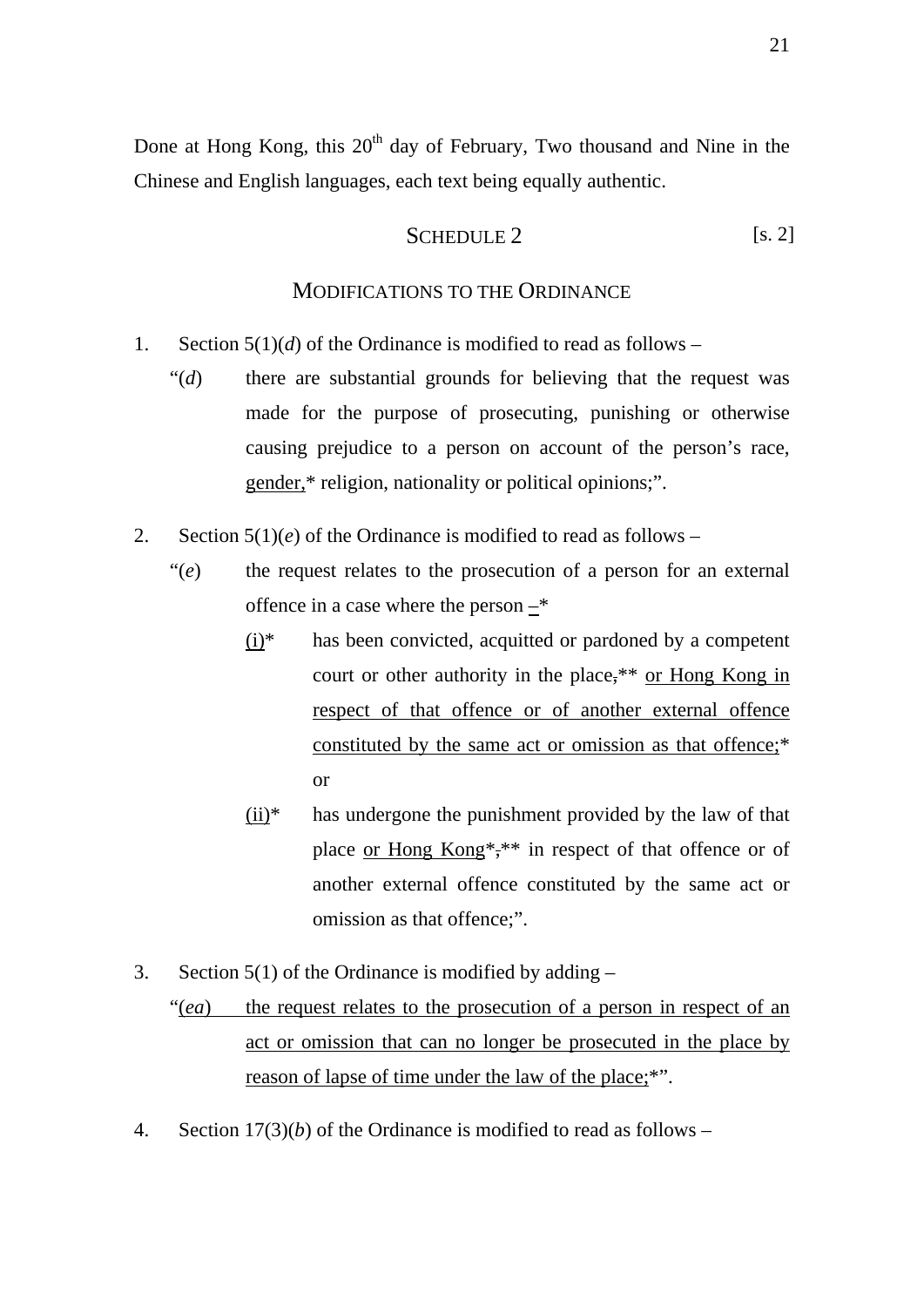- "(b) the person, being free to leave Hong Kong, has not left Hong Kong within a period of 15 days after being notified that the person's presence is no longer required for any of the following purposes\* has had an opportunity of leaving Hong Kong and has remained in Hong Kong otherwise than for  $*$  –
	- (i) the purpose to which the request relates;  $er^{**}$
	- (ii) the purpose of giving assistance in relation to a criminal matter in Hong Kong certified in writing by the Secretary for Justice to be a criminal matter in relation to which it is desirable that the person give assistance.".
- \* The words underlined are added. (The underlining is for ease of identifying the modification).
- \*\* The words crossed out are deleted. (The crossing out is for ease of identifying the modification).

Clerk to the Executive Council

COUNCIL CHAMBER

20 April 2010

# **Explanatory Note**

This Order directs that the Mutual Legal Assistance in Criminal Matters Ordinance (Cap. 525) ("the Ordinance") applies as between Hong Kong and the Republic of South Africa. The Order is made in consequence of the